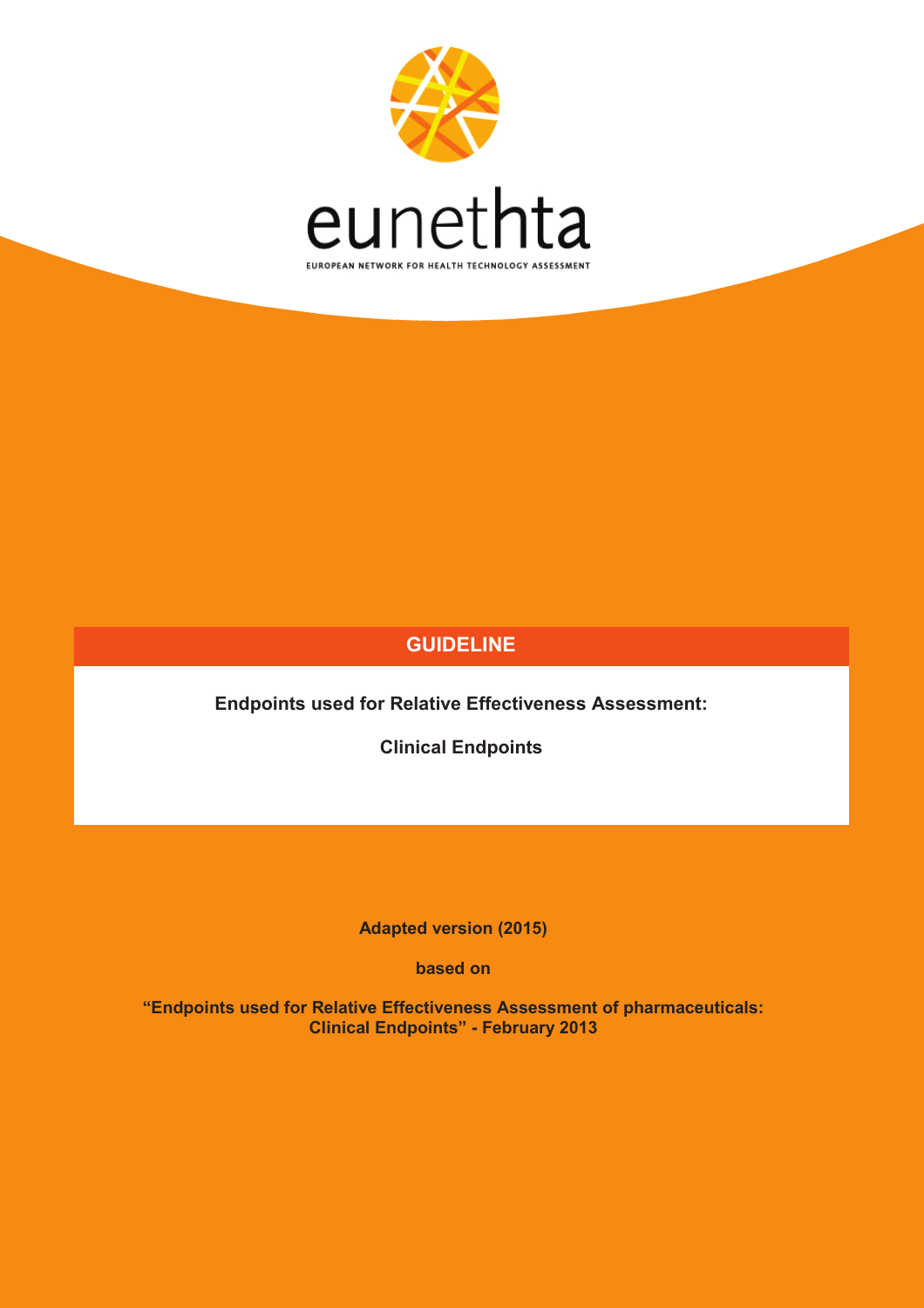The primary objective of EUnetHTA JA1 WP5 methodology guidelines was to focus on methodological challenges that are encountered by HTA assessors while performing a rapid relative effectiveness assessment (REA) of pharmaceuticals.

The guideline "Endpoints used in REA of pharmaceuticals: clinical endpoints" has been elaborated during JA1 by experts from HIQA, reviewed and validated by all members of WP5 of the EUnetHTA network; the whole process was coordinated by HAS.

During Joint Action 2 the wording in this document has been revised by WP7 in order to extend the scope of the text and recommendations from pharmaceuticals only to the assessment of all health technologies. Content and recommendations remained unchanged.

This guideline represents a consolidated view of non-binding recommendations of EUnetHTA network members and in no case an official opinion of the participating institutions or individuals.

**Disclaimer:** EUnetHTA Joint Action 2 is supported by a grant from the European Commission. The sole responsibility for the content of this document lies with the authors and neither the European Commission nor EUnetHTA are responsible for any use that may be made of the information contained therein.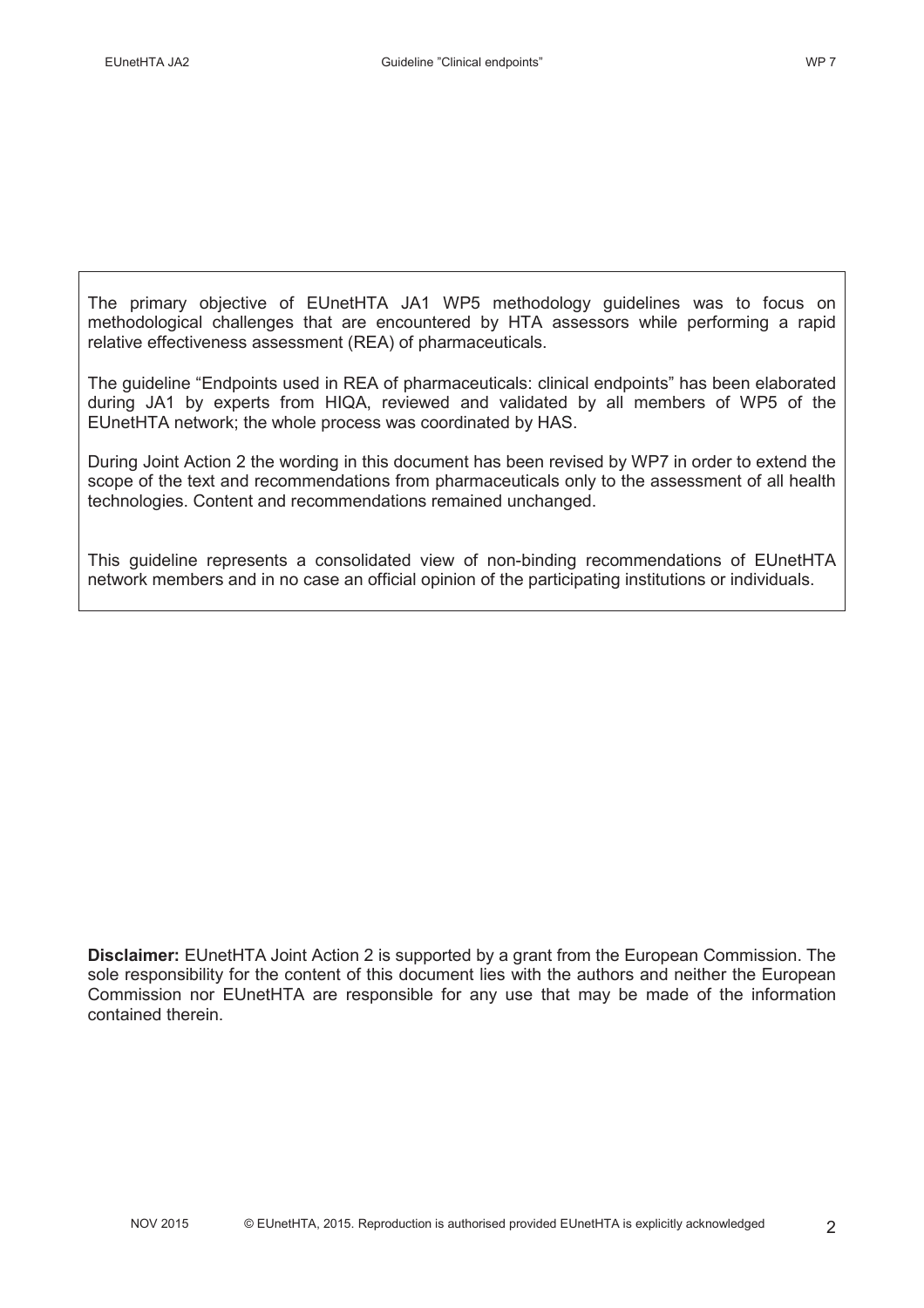| 2.     |                                                                       |  |
|--------|-----------------------------------------------------------------------|--|
|        |                                                                       |  |
| 2.1.1. |                                                                       |  |
| 2.1.2. |                                                                       |  |
| 2.1.3. |                                                                       |  |
| 2.1.4. |                                                                       |  |
| 2.1.5. |                                                                       |  |
| 2.1.6. |                                                                       |  |
|        |                                                                       |  |
|        |                                                                       |  |
|        |                                                                       |  |
|        |                                                                       |  |
|        |                                                                       |  |
|        | Annexe 1. Methods of documentation and selection criteria (related to |  |
|        |                                                                       |  |
|        |                                                                       |  |
|        |                                                                       |  |
|        |                                                                       |  |
|        |                                                                       |  |
|        |                                                                       |  |
|        |                                                                       |  |
|        |                                                                       |  |
|        |                                                                       |  |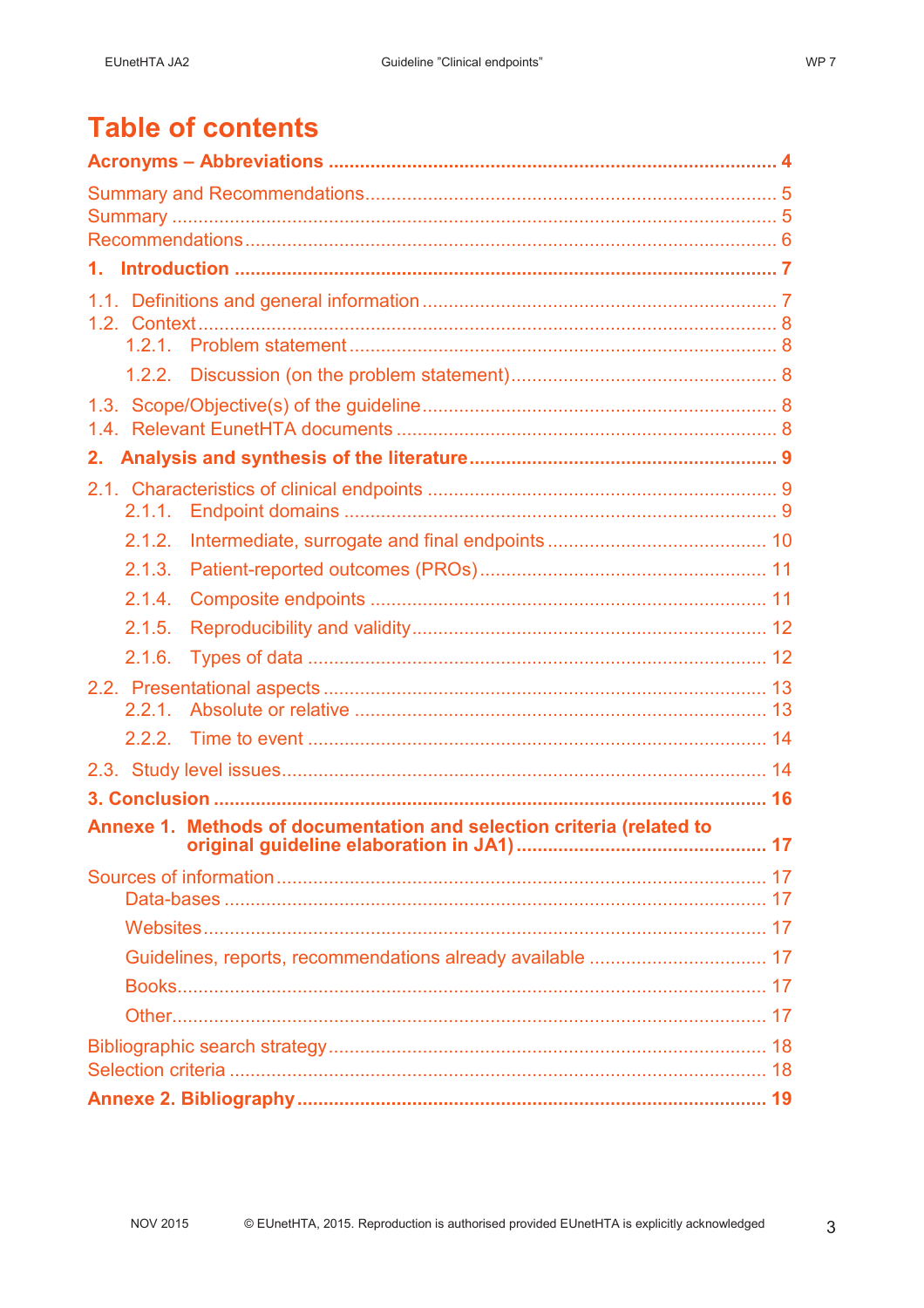# **Acronyms – Abbreviations**

REA – relative effectiveness assessment HRQoL – Health-Related Quality of Life HIV - human immunodeficiency virus HbA1C – haemoglobin A1C also known as glycated haemoglobin, glycohaemoglobin, PRO – patient reported outcomes EEG - electroencephalograph FEV1 – forced expiratory volume in one second PFS – progression-free survival OS – overall survival EPACs - Endpoint adjudication committees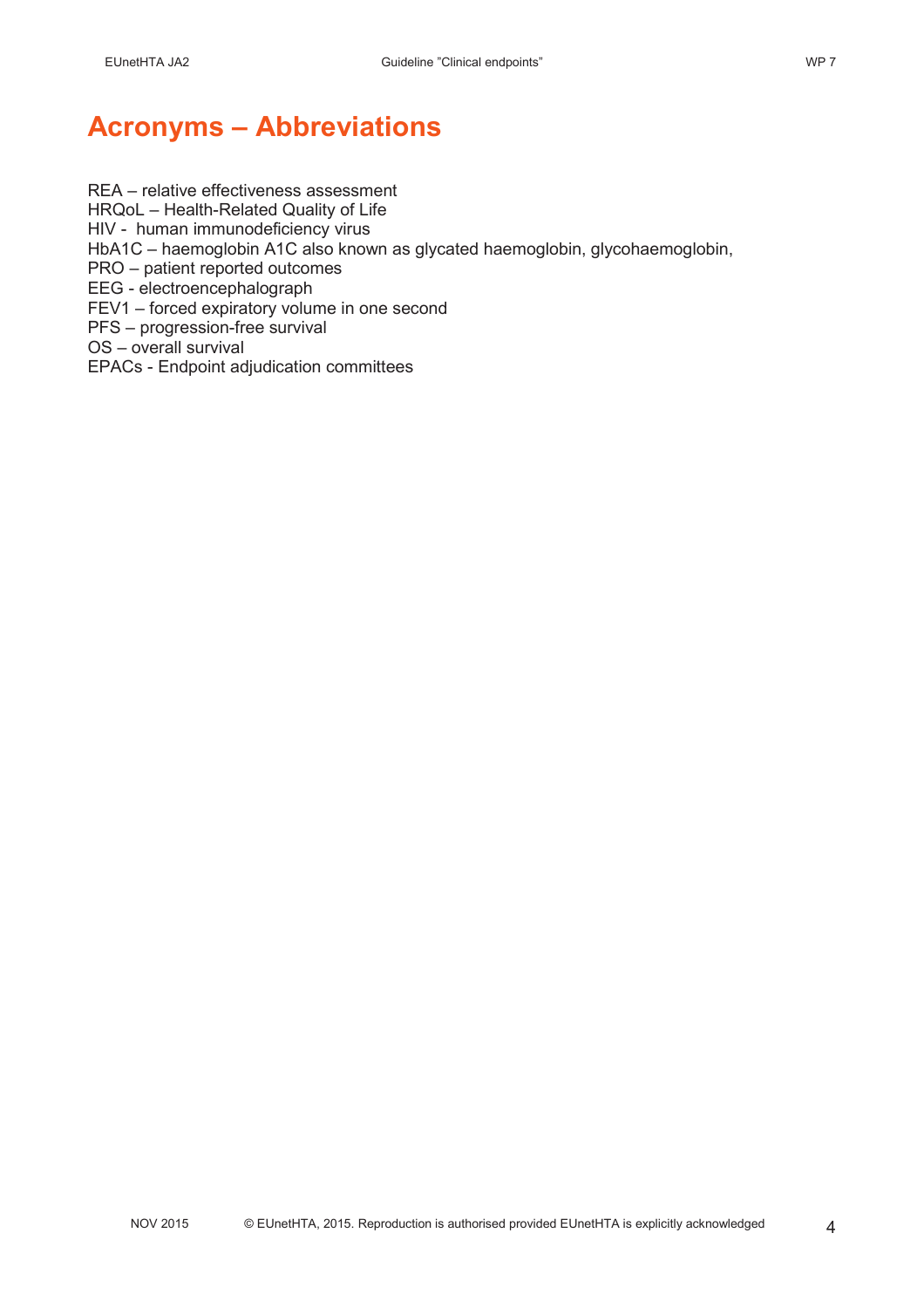# **Summary and Recommendations**

## *Summary*

This guideline provides a set of recommendations for the selection and assessment of clinical endpoints when completing a Relative Effectiveness Assessment (REA). Clinical endpoints are regarded as a means to measure the impact of a treatment on how a patient feels, functions and survives. That impact is usually in the form of improved health status (e.g. survival, cure, remission), but it may also be worsened health status (e.g. adverse reactions, hospitalisations, death). Clinical endpoints can be broadly categorised into three domains: mortality, morbidity and Health Related Quality of Life (HRQoL) measures. The endpoints reported for an assessment should be clearly relevant to the disease, condition or process of interest. Clinical endpoints should be: a main symptom or sign of a disease; a valid measure of clinical benefit due to treatment; clinically relevant; sensitive (responsive to change); and recognised/used by physicians. Clinical endpoints should be reproducible and valid. A reproducible endpoint facilitates comparisons across studies and jurisdictions. A valid endpoint measures what was intended to be measured. Validity may be hampered by selection bias, information bias and residual confounding. Endpoints should be shown to be fit for purpose in the context that they are being used. Issues regarding the precision of study results may be reflected in the statistical significance of the treatment effect. A clinically relevant effect meets some standard or consensus about the magnitude and quality of the study result that is considered meaningful by independent clinicians and/or patients. The clear definition, reproducibility, validity, and the statistical and clinical relevance of an endpoint should all be made evident.

In any REA a hierarchy of endpoints should be established (e.g. primary endpoints, secondary endpoints) even if all endpoints will be simultaneously assessed. The choice of clinical (primary) endpoint will depend upon the target population, main characteristics of the disease of interest (non life-threatening versus lifethreatening) and the aim of treatment. For a life-threatening disease, a mortality or survival endpoint is generally preferred as the primary endpoint, whereas morbidity and/or HRQoL may be preferred as secondary endpoints. In non life-threatening diseases, morbidity and HRQoL endpoints will be preferred for the primary endpoints. The clinical endpoints used should be measurable for all or most patients within a reasonable time frame.

Clinical endpoints may be reported by a patient (Patient-Reported Outcomes, PRO), clinician, caregiver or an observer (e.g. paediatrics). Changes in HRQoL may be linked to factors other than the treatment effect and as such they can be susceptible to bias, unless the HRQoL instrument used has been specifically developed to capture the direct impact of a given pathology or its treatment.

Clinical endpoints can be intermediate or final (see Section VI and EUnetHTA guideline on Surrogate endpoints). Validated intermediate endpoints may be used when it is not feasible to measure long term or final endpoints. Caution must be exercised in extrapolating from intermediate to final outcomes. Final endpoints are often defined by survival and, whenever possible, should be used in preference to intermediate outcomes. If final outcomes are unavailable, intermediate outcomes may be acceptable where there is compelling evidence of a clear and consistent correlation with the final outcome of interest. Composite endpoints combine multiple single endpoints into one endpoint showing the overall treatment effect (see EUnetHTA guideline on Composite endpoints). Caution must be exercised when interpreting the composite endpoints as all of the component endpoints should meet the criteria of validity, reproducibility and clinical relevance.

Outcome data may be continuous, binary, ordinal, categorical or count. Where an outcome in continuous form is converted to a categorical or binary outcome, care must be taken to use either unbiased cut-points or widely accepted cut-points that were chosen *a priori*.

Outcomes can be summarised and presented in absolute or relative terms. Absolute measures are useful to clinicians as they provide a quantification of treatment effect that is meaningful for treatment evaluation and prognosis. However, due to the dependence of absolute measures on baseline risk, relative measures are more generalisable across studies. The manner in which clinical outcomes are presented leaves significant scope for misleading conclusions to be supported. Every attempt should be made to provide both absolute and relative measures in tandem. Data from survival analysis are common and should ideally contain overall survival. Censoring is an issue as is failure to follow-up patients after the first non-fatal event.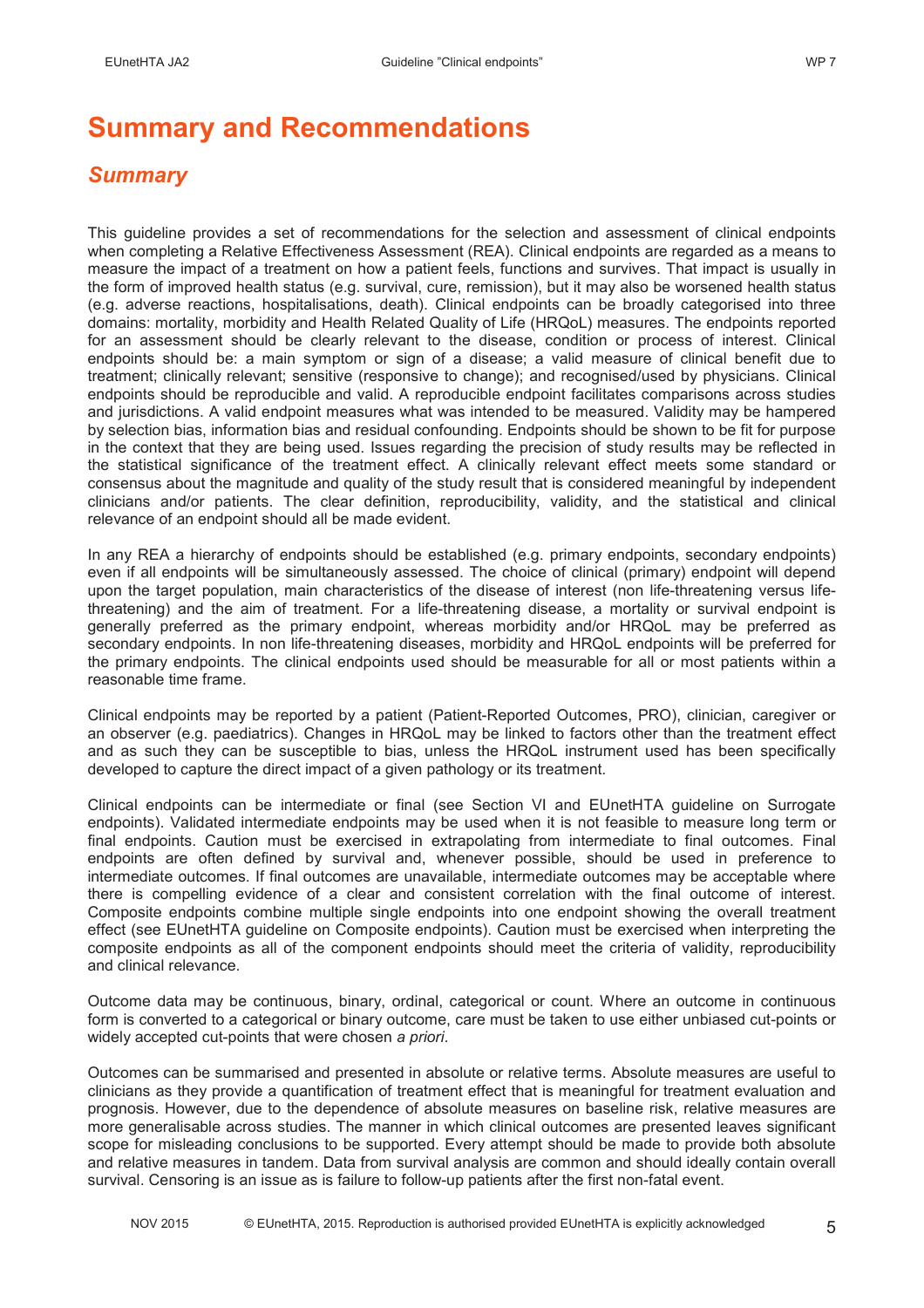## *Recommendations*

- 1. All clinical endpoints should be comprehensively defined and justified in the study protocol(s) and report. They should be clinically relevant to the disease being treated.
- 2. Endpoint estimates should be presented to show both statistical significance and clinical relevance.
- 3. Where appropriate, endpoints should be expressed in natural units (e.g. post-operative infections prevented).
- 4. The implications of the observed treatment effect on clinical endpoint should be easy to interpret.
- 5. Clinical endpoints should be sensitive to treatment differences.
- 6. Measurement of clinical endpoints:
	- a. Clinical endpoints should be measurable within a reasonable period of time for all or a high proportion of patients.
	- b. Both relative and absolute measures should be presented. Responder analysis may be presented when appropriate.
	- c. A clinical endpoint should be measured with minimal measurement or assessment error.
- 7. Where a continuous or ordinal endpoint is converted to dichotomous, there should be a clear justification for the choice of cut-point.
- 8. Clinical endpoint estimates should come from unbiased studies, especially with respect to detection bias (e.g. appropriate blinding).
- 9. An endpoint should be independent of jurisdiction or region to maximise comparability.
- 10. The analysis of endpoint data should explicitly state the handling of missing data.
- 11. Clinical endpoints should be long-term or final endpoints where possible, although short-term endpoints are acceptable for acute conditions with no long-term consequences. All-cause mortality should be used where relevant as it is the most unbiased endpoint. Overall survival is the preferred clinical endpoint in a survival analysis.
- 12. Any extrapolation from intermediate to final endpoints should be underpinned by a clear biological or medical rational or a strong or validated link.
- 13. Multiple endpoints can be presented, including adverse event endpoints. It might be helpful to determine a hierarchy of endpoints.
- 14. Appropriate adjustment should be considered for multiple hypothesis testing.
- 15. Composite endpoints should be presented in disaggregated form, be based on endpoints of clinical importance for REA and ideally show a homogenous response across all components.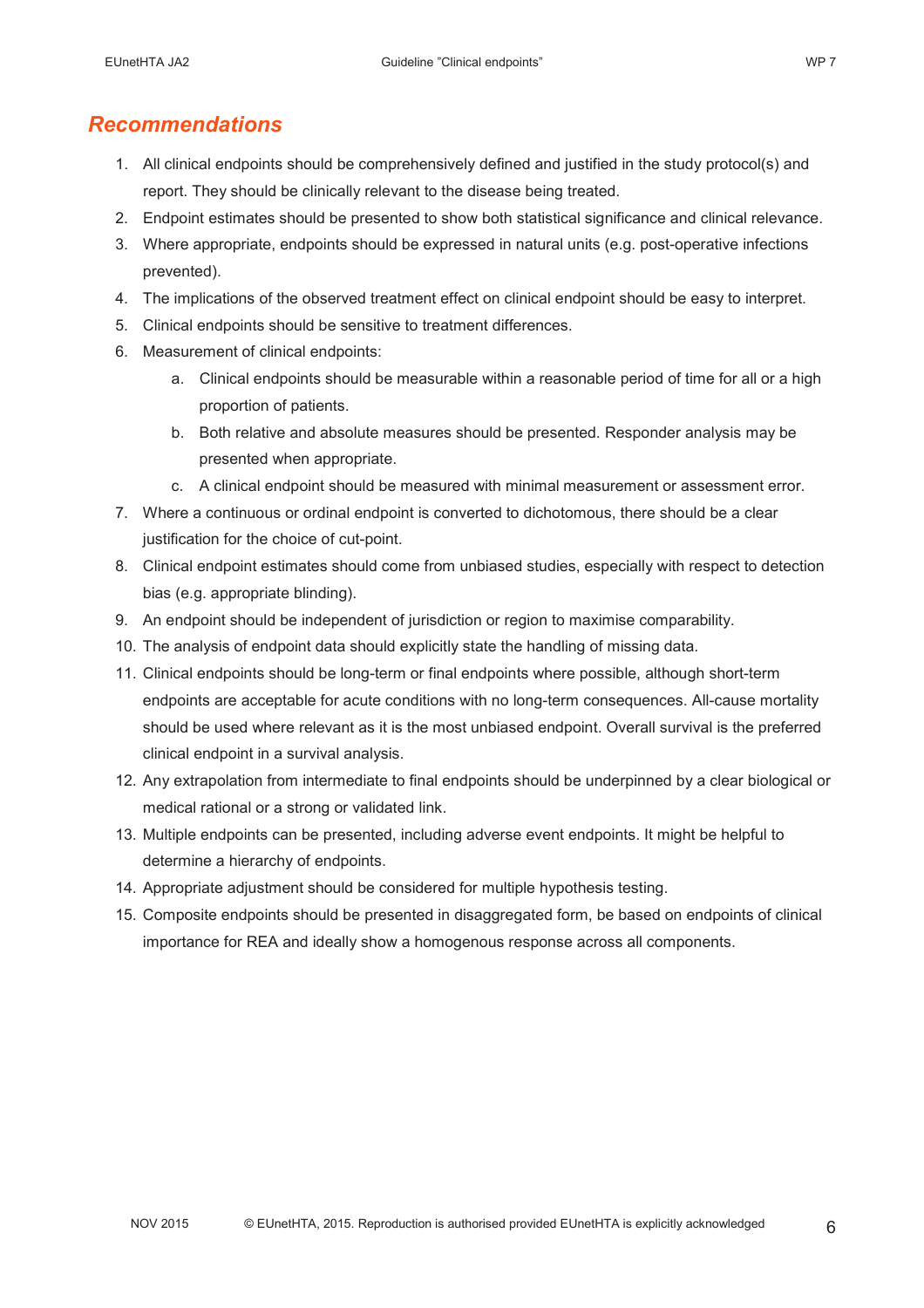# **1. Introduction**

## *1.1. Definitions and general information*

A **clinical endpoint** is an aspect of a patient's clinical or health status that is measured to assess the benefit or harm of a treatment. A clinical endpoint describes a valid measure of clinical benefit due to treatment: the impact of treatment on how a patient feels, functions and survives.(1) It is clinically relevant, sensitive (responsive to change) and is both accepted and used by physicians and patients. Clinical endpoints may be a clinical event (e.g. mortality,) a composite of several events, a measure of clinical status, or health related quality of life (HRQoL). In the literature, the terms 'endpoint' and 'outcome' are generally used interchangeably. In this document the term 'endpoint' will be used. In addition, it is proposed to use the term "clinical endpoint" instead of the term "patient-relevant endpoint" (defined in most cases as mortality, morbidity and/or HRQoL).

**Patient reported outcome** (PRO): the term PRO covers a whole range of measurement types, encompassing simple symptom measures (such as pain measured by Likert scale), more complex measures (such as activities of daily living or function), multidimensional measures (such as health-related quality of life) and satisfaction with treatment.

A **surrogate endpoint** is an endpoint that is intended to replace clinical endpoint of interest that cannot be observed in a trial - it is a variable that provides an indirect measurement of an effect in situations where direct measurement of clinical effect is not feasible in a reasonable timeframe. A surrogate endpoint is expected to predict the effect of therapy (either benefit or harm) based on epidemiologic, therapeutic, pathophysiologic, or other scientific evidence. In many cases, an effect on a surrogate endpoint will not per se be of any benefit to the patient (biomarkers are typical examples). A surrogate endpoint may be a biomarker that is intended to substitute for a clinical endpoint. A surrogate endpoint may also be a clinical endpoint that is used to replace the endpoint of interest, such as an intermediate clinical endpoint.

A **composite endpoint** combines two or more of single events (e.g. mortality, non-fatal myocardial infarction, stroke, hospitalisation and revascularisation procedures) in one endpoint showing the overall and clinically relevant treatment effect. Patients who have experienced any of the components of a composite endpoint are considered to have experienced the composite endpoint. Composite endpoint usually refers to combined morbidity and mortality endpoints; it may also be a combination of patient-reported, observer reported or clinician reported measures. Composite endpoints are often used where statistical power is poor to increase event rates and decrease sample size and to avoid the issue of multiple testing.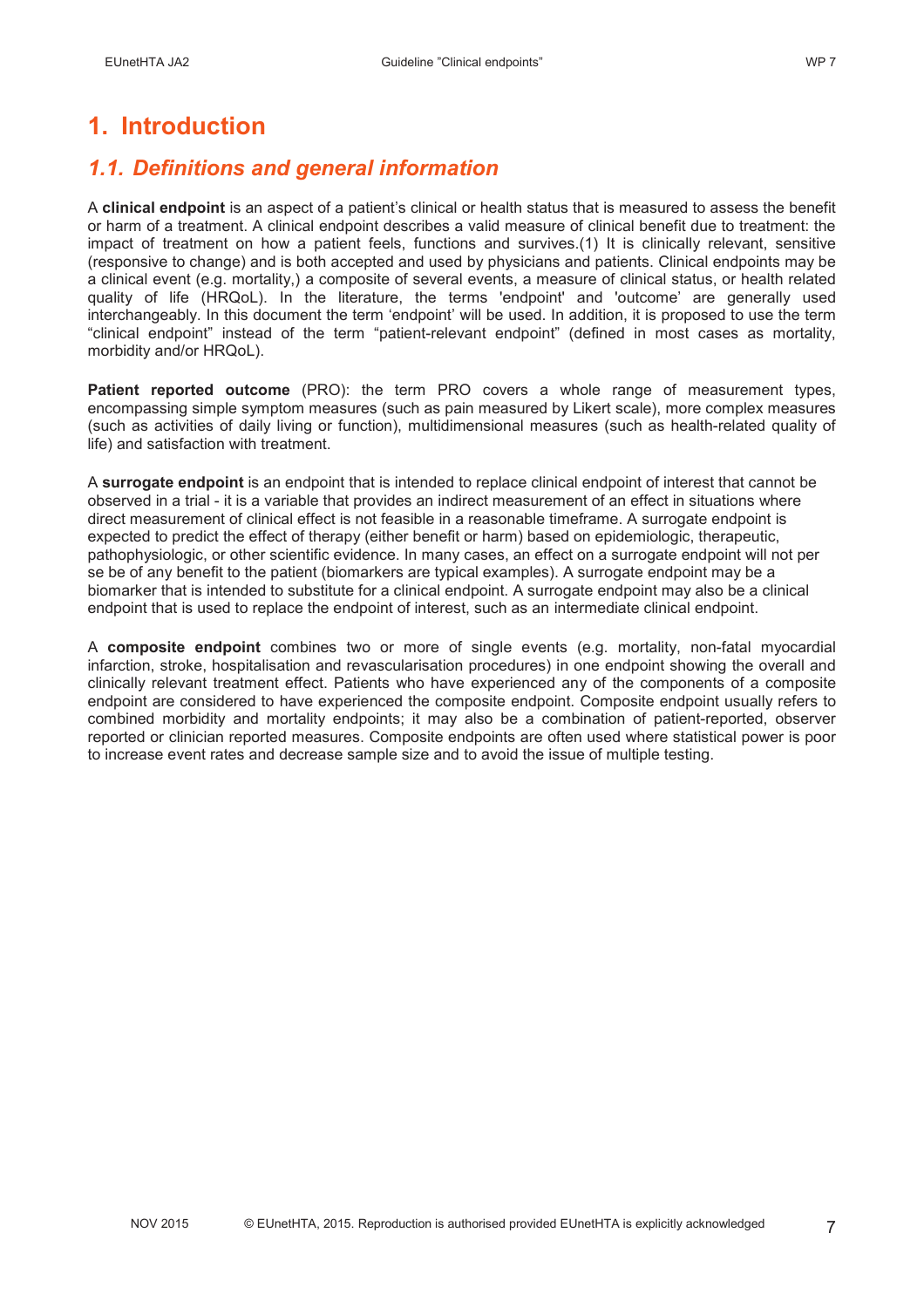## *1.2. Context*

#### **1.2.1. Problem statement**

"Which clinical endpoints are accepted for the assessment? How are (absolute, incremental, relative) differences between treatments assessed; what is the role of absolute differences (e.g. 2 months survival gain) and relative differences (e.g. hazard ratio's)?"

#### **1.2.2. Discussion (on the problem statement)**

Clinical endpoints are measured in clinical trials or other types of studies assessing the effect of a treatment. For any given disease there may be a variety of possible endpoints that might reasonably be impacted by the treatment under consideration. A relative effectiveness assessment (REA) needs to convey whether the treatment has a clinically and statistically significant effect on a relevant endpoint compared to some alternative under real-world conditions. What defines a relevant endpoint and how might that endpoint be best presented to convey the information in an unbiased and objective manner?

## *1.3. Scope/Objective(s) of the guideline*

The guideline is intended to describe the common characteristics of clinical endpoints, issues relating to their measurement and presentation, and to briefly outline some of the problems arising when comparing or pooling clinical endpoint data from a number of studies. Finally, this guideline will provide a set of recommendations for the selection and the interpretation of clinical endpoints when completing an REA.

## *1.4. Relevant EunetHTA documents*

This guideline should be read in conjunction with the following documents:

- 1. EUnetHTA guideline on Endpoints used in REA: Surrogate endpoints
- 2. EUnetHTA guideline on Endpoints used in REA: Composite endpoints
- 3. EUnetHTA guideline on Endpoints used in REA: HRQoL
- 4. EUnetHTA guideline on Endpoints used in REA: Safety.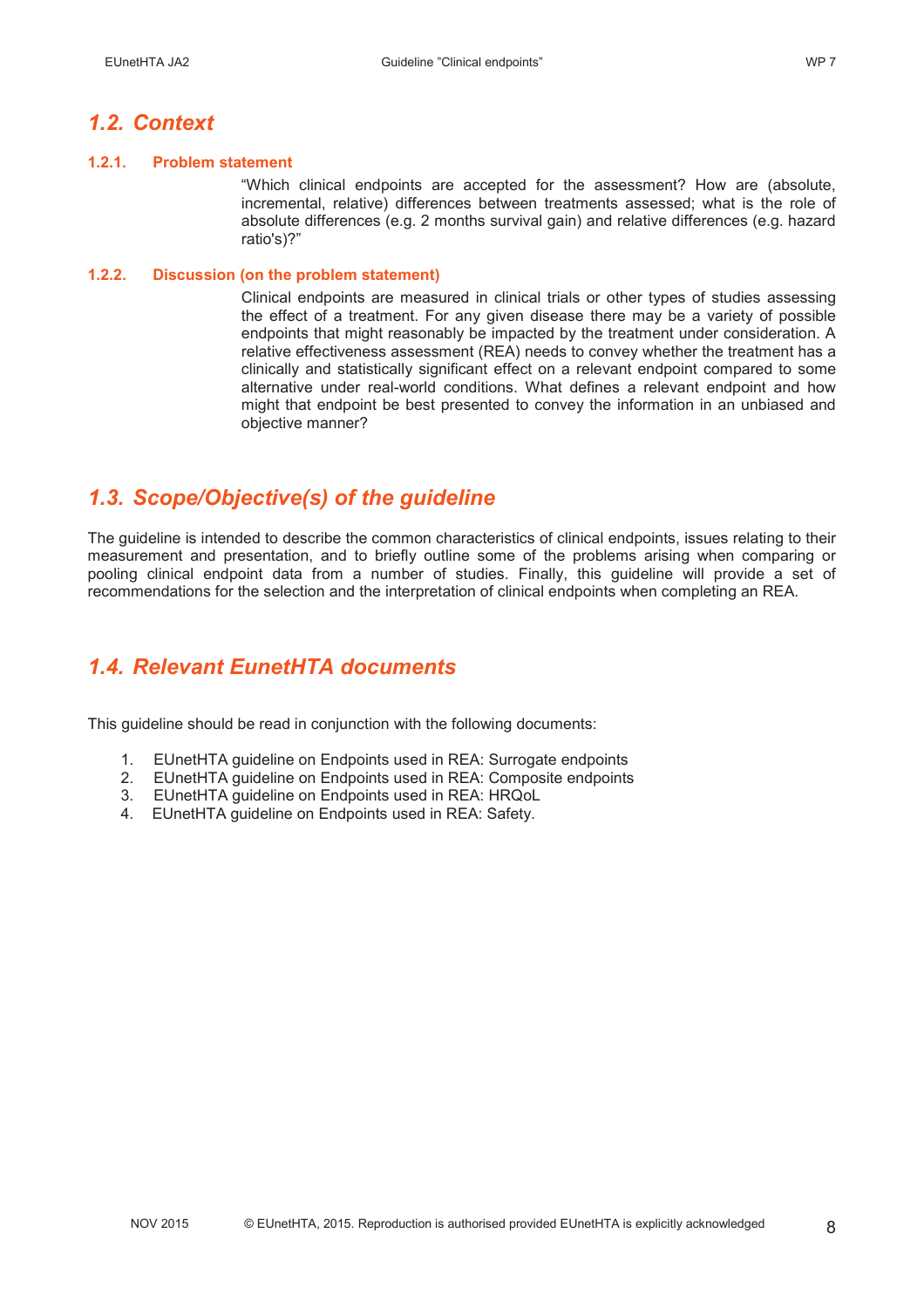# **2. Analysis and synthesis of the literature**

## *2.1. Characteristics of clinical endpoints*

An REA compares the effects on clinical endpoints obtained from a health care intervention being evaluated against those obtained from standard therapy or placebo. A clinical endpoint describes the impact of treatment on how a patient feels, functions and survives.(1) Clinical endpoints are often measured in terms of changes in health status (e.g. number of symptoms, disease progression rates, cure rates). In general, long-term or final endpoints are preferred for REA, and the choice of endpoint should be justified and relevant for REA purposes. All-cause mortality is considered to be the most unbiased clinical endpoint.(2)

The choice of endpoint will depend on the target population and main characteristics of a disease (e.g. non life-threatening versus life-threatening disease) as well as on the aim of therapy (e.g. curative versus palliative therapy). Final endpoints will typically measure mortality or survival, whereas non-final endpoints measure morbidity and function. Depending on the context, final endpoints (e.g. survival in curative therapy of a life-threatening disease) are preferred, whereas non-final endpoints may be more suitable to assess treatment benefit in other situations (e.g. HRQoL in palliative therapy or symptoms in non-life-threatening symptomatic diseases).(3) There might also be a hierarchy of endpoints: a non-final endpoint may add important information as a secondary endpoint (e.g. symptom, function, HRQoL) to better explain the significance observed on the primary endpoint (e.g. survival).

## **2.1.1. Endpoint domains**

The following figure broadly summarises main categories of endpoints.





The relevance of the different endpoints will depend on the research question and on the disease and treatment investigated.

The choice of endpoints will be influenced by the purpose for which they are measured.(4) Efficacy studies tend to favour condition-specific endpoints with strong links to the mechanism of action. They also tend to be collected in a short-term horizon. Effectiveness studies tend to collect more comprehensive endpoint measures that reflect the range of benefits expected from the treatment that are relevant to the patient and to the payer, including improvement in ability to function and quality of life. These measures often have a weaker link to the mechanism of action. Both short- and longer-term horizons are considered in effectiveness studies. The distinction between efficacy and effectiveness may be more pronounced for some endpoints, particularly endpoints that are sensitive to individual-level factors.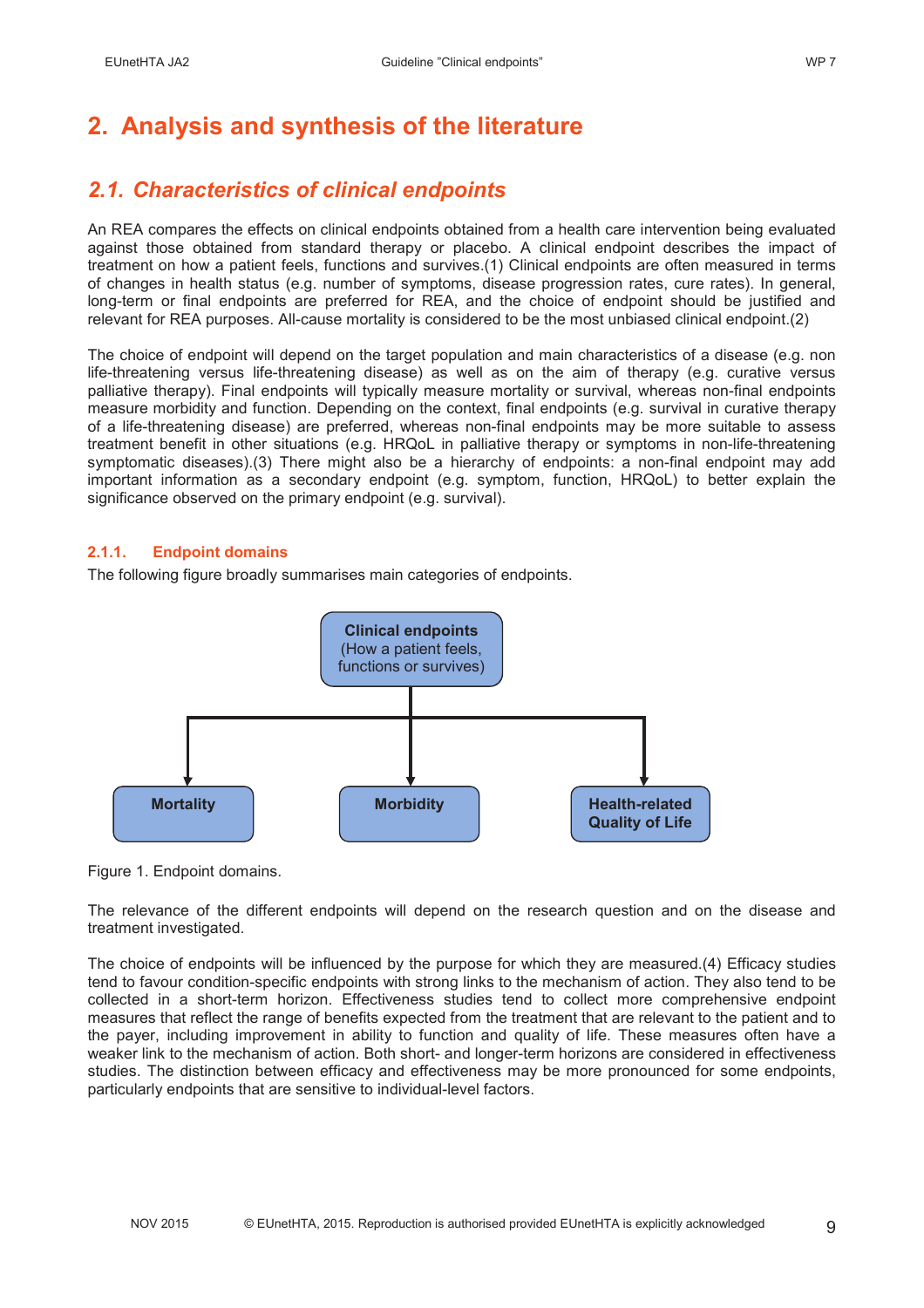Common types of endpoints include:

- mortality, either as dichotomous outcome or as time to death
- morbidity events (e.g. myocardial infarction, stroke)
- clinical status (e.g. cholesterol, blood pressure)
- symptoms (e.g. pain, itching)
- function (e.g. Health Assessment Questionnaire Disability Index)
- health-related quality of life (e.g. SF-36)

It is important to note that endpoints may include adverse reactions that reflect on the safety of the treatment (e.g. hospitalisation due to reaction to a drug). Adverse reactions are often collected as secondary endpoints and there is likely to be variation across studies in how adverse events are reported in terms of both detail and terminology. As serious adverse reactions can be anticipated to be relatively rare, studies are not generally powered to detect differences in their occurrence. Furthermore, events such as elevated blood pressure will be of less importance in studies where the primary objective is a reduction in mortality.

Quality of life measures constitute clinical endpoints, given the broad definition of what constitutes a clinical endpoint (how a patients feels, functions and/or survives).(6) However, as HRQoL measures result from assessment of multiple dimensions related to patients' disease and its treatment, they may be susceptible to changes due to a variety of external factors (e.g. life circumstances unrelated to the illness being treated). Therefore, HRQoL is not adequate to be assessed as primary or the only relevant endpoint; it should be better assessed simultaneously with other morbidity or mortality endpoints. The exception may be HRQoL questionnaires that have been specifically developed to capture the specific impact of a given pathology. Specific detail on quality of life endpoints is included in section 2.1.3. See also EUnetHTA guideline on HRQoL.

## **2.1.2. Intermediate, surrogate and final endpoints**

An intermediate endpoint is a clinical endpoint associated with the use of an intervention such as measure of a function or of symptoms (disease-free survival, angina frequency, exercise tolerance) that is expected to correlate with changes observed on final endpoints. It is not the ultimate endpoint of the disease, such as survival or the rate of irreversible morbid events (stroke, myocardial infarction). Improvement in an intermediate endpoint due to treatment is well perceived and can be of value to the patient even if it does not lead to the improvement of morbidity or mortality. Intermediate endpoints may be considered as surrogates (see EUnetHTA guideline on surrogate endpoints). A surrogate endpoint is one that is intended to substitute for a clinical endpoint of interest for REA. A surrogate endpoint is expected to predict clinical benefit or harm based on epidemiologic, pathophysiologic, therapeutic and other scientific evidence. Some examples of surrogate endpoints are blood pressure as a surrogate endpoint for cardiovascular disease or HIV1-RNA viral load as an indicator of viral suppression for HIV interventions.

If data for intermediate endpoints are being assessed, caution must be exercised in directly extrapolating from these to final endpoints unless a clear biological or medical rationale, or a strong or validated link, has been demonstrated.

Final endpoints relate to the final therapeutic objective for the use of the health care intervention, not just to clinical outputs, which is why they have greater relevance for the patient and for overall prioritisation. Where relevant, final endpoints are defined as survival indicators which reflect the probability or the frequency of survival over a specifically defined interval (e.g. years of life gained). An assessment of final endpoints makes it possible to compare different interventions conditional on the final consequences being comparable. It should be acknowledged that the relationship between a surrogate and the endpoint of interest can never be considered as definite. Even if well established for a given health technology, this relationship may be challenged with another health technology that provides the same effect on the surrogate, but with an unexpected effect on the final endpoint. If progression-free survival (PFS) is used as an endpoint there should be sufficient independent evidence to demonstrate that this is associated with overall survival.

In oncology, PFS is an intermediate endpoint that is relevant on its own right. The use of progression free survival has not the same impact in adjuvant and in metastatic disease. In the adjuvant setting, PFS use appears acceptable; in the metastatic setting, data on PFS alone is insufficient and should be coupled with quality of life assessment and survival data, the maturity of which will be considered on the case by case basis.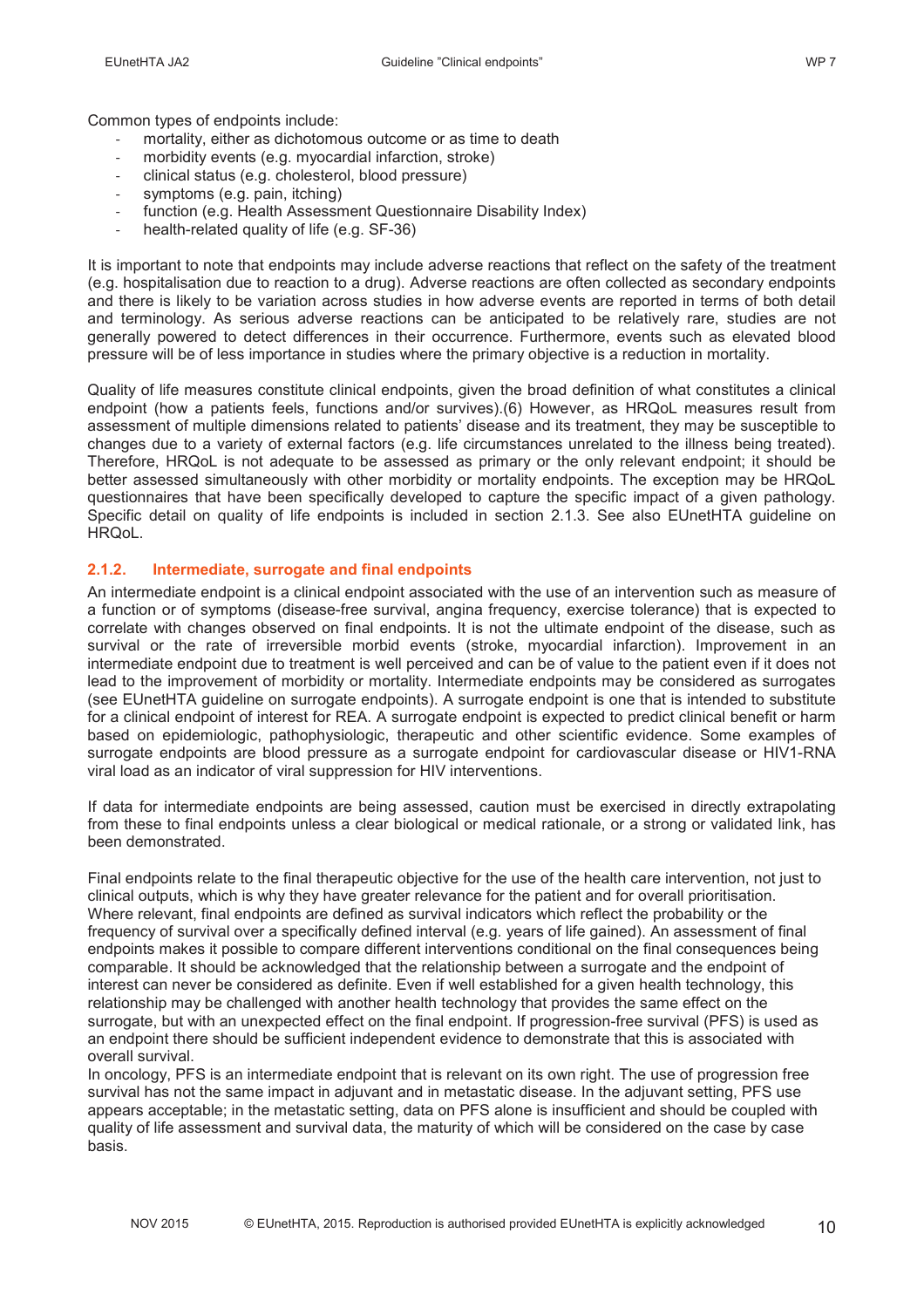An REA will often take place at a point when limited trial evidence is available. As such, real-world experience of the effectiveness of the treatment is likely to be limited and the results will inevitably rely to some extent on assumptions and modelling. Extrapolation from intermediate to final endpoints will introduce an additional degree of uncertainty in a REA and should be appropriately investigated and discussed. Where possible, comparisons between treatments should ideally be expressed in terms of final instead of intermediary endpoints.(9)

#### **2.1.3. Patient-reported outcomes (PROs)**

A PRO is an umbrella term used to describe any outcome evaluated directly by the patient himself/herself, without interpretation by clinicians or others, and based on patients' perception of a disease and its treatment (see EUnetHTA guideline on HRQoL). PRO data may be collected via questionnaires completed by the patient themselves or via an interview. The latter will only qualify as a PRO where the interviewer is recording the patient's views without any interpretation to form a professional assessment or judgement of the patient's condition. PRO may capture simple measures (e.g. pain measured by the Likert scale), more complex measures (e.g. activities of daily living, functional status on the WOMAC scale), or multidimensional measures (e.g. HRQoL) and satisfaction with treatment).(10,11)

The most commonly used PRO questionnaires assess one of the following constructs:

- Symptoms (impairments) and other aspects of well-being
- **Functioning (i.e. disability)**<br>**Example** Dealth perceptions
- General health perceptions
- **Health-related quality of life**
- Perception of or satisfaction with health care

HRQoL represents a specific type/subset of PROs, distinguished by its multi-dimensionality. HRQoL measures may be generic (e.g SF-36) or disease specific, collected using questionnaires comprising global scores and a number of subscale scores that measure different domains of patient's health-related quality of life, such as physical, functional, social and emotional status.(10) A number of condition-specific HRQoL measures are also available (e.g. KOOS).(12)

The clinical relevance of some PROs can be difficult to determine, except in cases where a PRO is a main efficacy endpoint for a given disease (e.g. pain used to assess the efficacy of an analgesic). The concept of a patient's minimal perceptible clinical improvement has been proposed to translate a change in HRQoL score into a marker of clinical improvement.(12) However, clinical relevance of the observed change can be better interpreted by defining responders (e.g. a responder may be a patient who reports that pain has decreased by at least 50% compared to baseline score) although this can have implications for the power to detect treatment benefit (13). Some HRQoL measures have been shown to be unresponsive and some other to be over-responsive to modest changes in status, hence it is important to establish what constitutes a clinically meaningful difference in scores. HRQoL measures can highlight situations where clinicians and patients have divergent views on what is considered important to patients.(14) As HRQoL may be influenced by both benefits and harms of a treatment and is not directly linked to treatment effect, it is possible to detect improvements in a single clinical endpoint in the absence of a change in HRQoL, and vice versa. It should be clear that the instrument used is fit for purpose in the context of use, with evidence to support its validity, reliability and responsiveness so that the results can be able to be more easily interpreted.

As with any endpoint measure, it is critical that a HRQoL measure has demonstrated validity and reproducibility. There are circumstances where it is preferable to use a condition-specific HRQoL measure as compared to generic HRQoL measures (see EUnetHTA guideline on HRQoL)

## **2.1.4. Composite endpoints**

If a single primary endpoint is not suitable and cannot be selected from multiple measurements associated with the primary objective, then another strategy is to combine several measures into a composite endpoint based on a specified algorithm (see EUnetHTA guideline on composite endpoints). Composite endpoints combine multiple (2 and more) relevant single events (e.g. mortality, non-fatal myocardial infarction, stroke, hospitalisation and revascularisation procedures) into one endpoint showing the overall and clinically relevant treatment effect. They are often used where statistical power is poor to increase event rates (e.g. slowly progressive and rare diseases) and decrease sample size and to avoid the issue of multiple testing.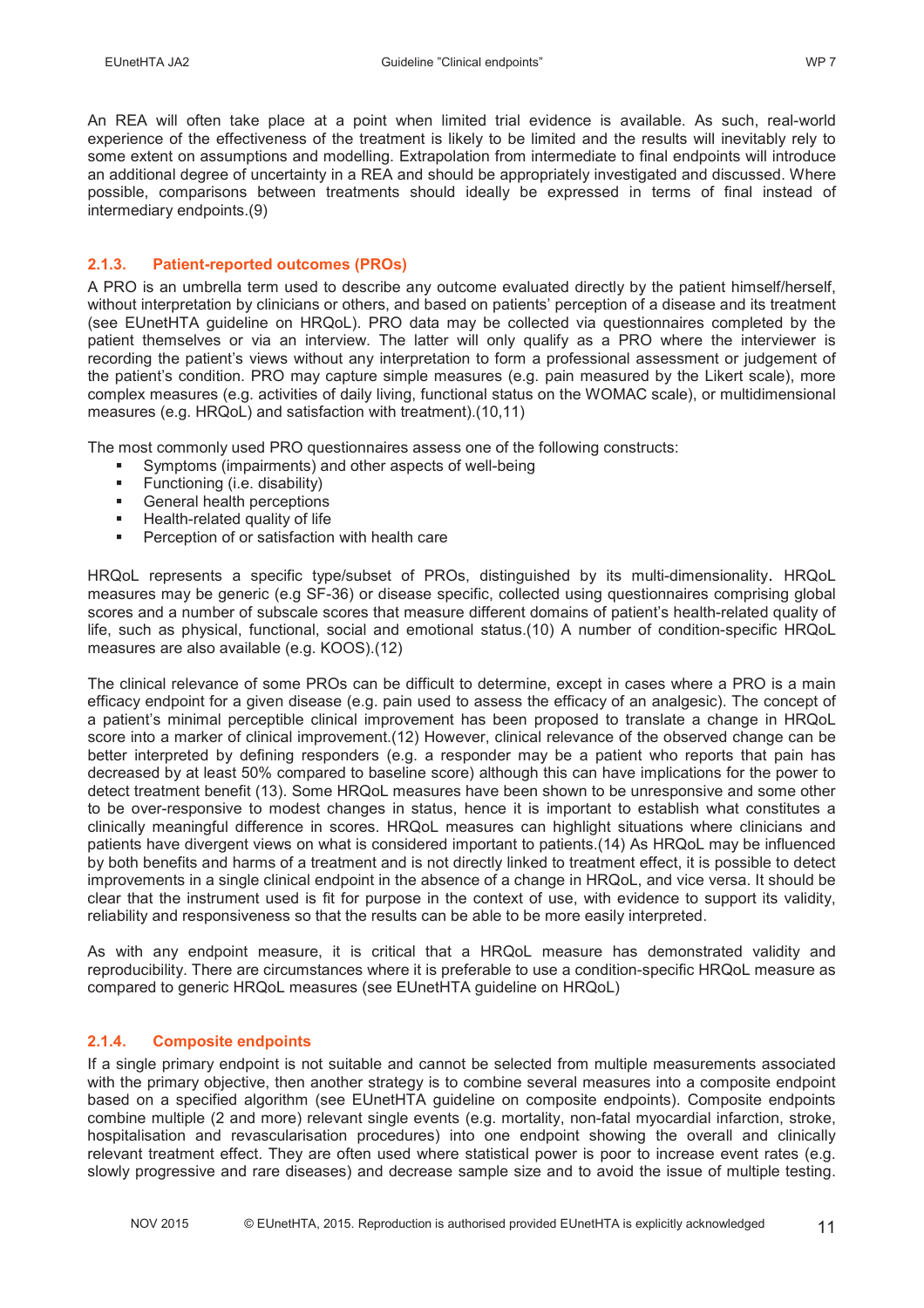Composite endpoints can make it possible to measure the overall benefit of a treatment in a reasonable timeframe. However, the interpretation can cause problems particularly if the combination consists of endpoints with very different clinical importance.(15) Each of the endpoints included in the composite must meet the requirements of validity, reproducibility, appropriateness, accurate measurement, etc. It is important that patients are followed up after the first non-fatal event as they may subsequently experience further events, including a fatal event.(16) If non-fatal endpoints are included in a composite endpoint, it is important to state whether all non-fatal endpoints were evaluated or just the first one to occur.

Besides the main statistical analysis of the composite endpoint, two sets of analyses should be provided in the study reports:

- the analysis of each component as it counts in the composite endpoint (first event of the composite for a given patient)
- the analysis of each component independently of its role in the composite (notwithstanding a previous occurrence of another component)

To be interpretable as showing an effect of the treatment on the composite endpoint globally, results of REAs using a composite main endpoint should ideally:

- be based on a composite of endpoints relevant for REA
- show a homogeneous response across all the components. The extent to which the response should be homogeneous is open to discussion. At least, the point estimates of each of the components should be in the same direction.

In the event of heterogeneity where the effect on the composite is driven by the effect on one of the components, interpretation of the results will be difficult. Although it may be tempting to conclude that the treatment has a significant impact on the component, it is likely that the data are underpowered to draw such a conclusion.

Valid results on comparable composite endpoints could be handled by considering meta-analytical approaches. If the composite endpoint is not given in disaggregated form it may not be viable to combine the results of several studies due to differences in definition (e.g. use of different components). Varying definitions of composite end points can lead to substantially different results and conclusions.(17). In these cases, each component of a composite endpoint should be individually assessed.

## **2.1.5. Reproducibility and validity**

Reproducibility refers to whether repeated measurements return the same value when there is no underlying change in the condition. Differences can arise due to the individual who takes the measurement, the instruments used to make the measurements, or the context in which the measurement is made. Where appropriate, the inter-rater reliability should be investigated. Inter-rater reliability evaluates the degree to which different raters or observers give consistent estimates of the same phenomenon. Depending on the measure being used, substantial variability may occur across raters. Inter-rater reliability does not apply for self-reported endpoints.

Validity refers to how accurately an instrument measures the endpoint it was intended to measure. Direct measures of final endpoints are presumed to have validity. Clearly, any clinical endpoint must have established validity as shown in independent empirical studies. Reproducibility and validity are not independent as a scale cannot be valid if it is not reproducible, but could be reproducible without being valid.(18)

Endpoint adjudication committees (EPACs) are used in some trials to independently assess endpoints whilst being blinded to study treatments. The purpose of EPACs is to assure the validity of assessments for main trial outcomes. It is not clear to what extent the use of EPACs improve the precision or validity of trial results.(35)

## **2.1.6. Types of data**

Endpoints can be in the form of continuous (e.g. blood pressure, HbA1C), binary (e.g. mortality, disease-free after 6 months), ordinal/categorical (e.g. Likert scale, Clinical Global Impression), or count data (e.g. number of hospitalisations).(19) Categorical endpoints, particularly when expressed as dichotomous endpoints, can be open to manipulation when derived from a continuous measure. For example, the distinction between healthy and ill in an endpoint can be set to show a treatment in the best light if there is no commonly agreed cut-off. Dichotomising does not introduce bias if the split is chosen *a priori* and made at the pre-specified cut-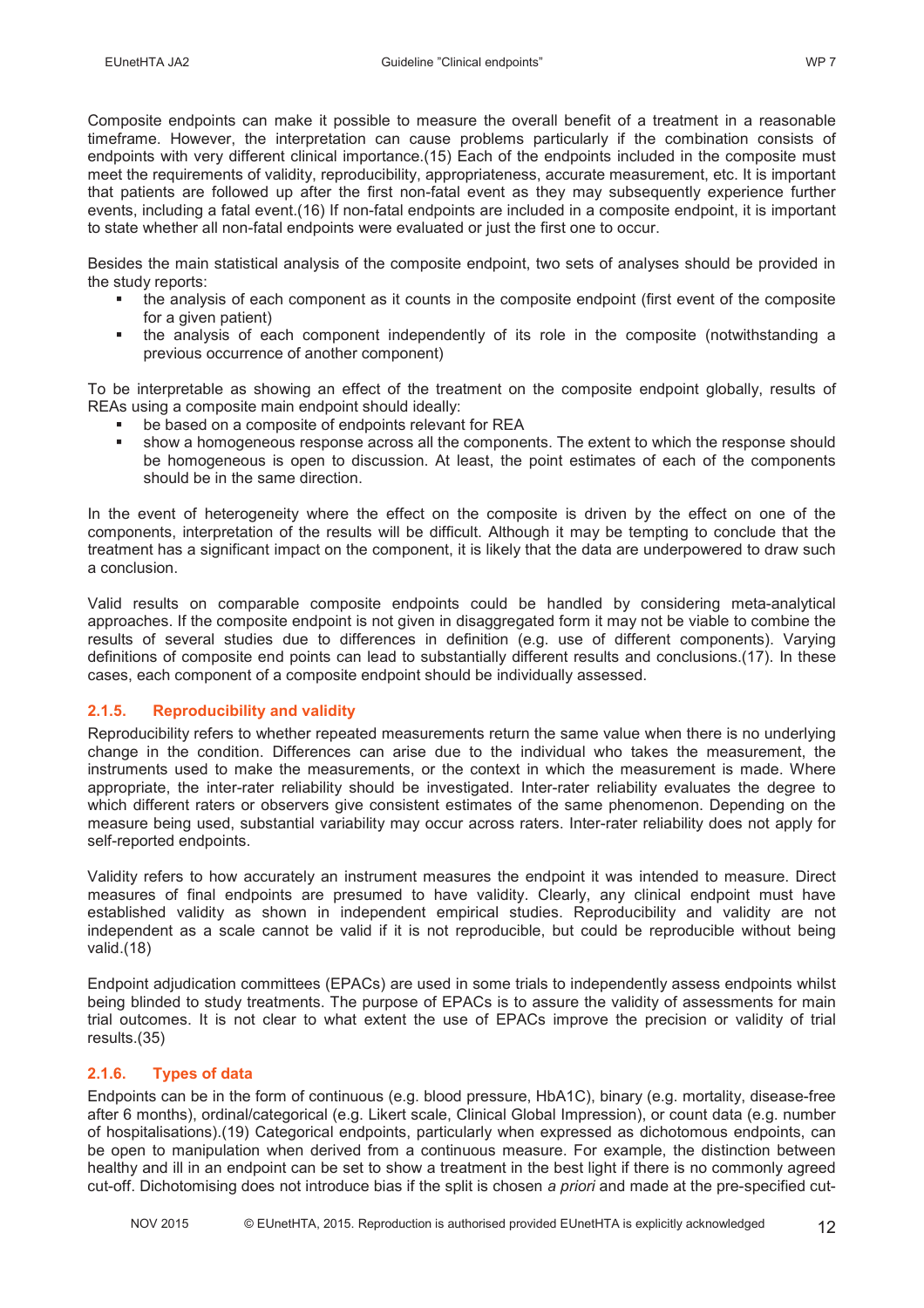off. However, if the cut-point is chosen based on analysis of the data, in particular by splitting at the value which produced the largest difference in endpoints between categories, then severe bias will be introduced. The definition of endpoints that are binary by nature, such as myocardial infarction, may still vary considerably across studies.(20) The type of endpoint will depend on the technology under consideration and the trial aims. However, any variations, interpretation or assumptions should be discussed.

## *2.2. Presentational aspects*

The manner in which endpoints are presented in published studies impacts on their interpretation and the feasibility of a meta-analysis. The observed relationship between a treatment and an endpoint is typically expressed in a variety of ways (e.g. odds ratio, risk difference, risk ratio, hazard ratio, standardised mean difference, weighted mean difference, number needed to treat).(21) Each method has merits for clinical interpretability in different contexts. In a responder analysis the result will be presented as a rate of responders rather than a mean difference, although ideally both should be presented.

It is important to note that just because an effect in a study is statistically significant this does not mean that it is of a clinically relevant magnitude. Consequently, it is not sufficient to simply state that a statistically significant effect has been found, or state the confidence interval or p-value. The effect size and the associated uncertainty must be stated and its clinical relevance explained.(22)

## **2.2.1. Absolute or relative**

The endpoints of a trial can be expressed in terms of relative, absolute and numbers needed to treat. It is always advisable to present and compare all three forms as the choice of measure is sometimes chosen to maximise the perceived effect. In some instances the absolute difference will be small whereas the relative difference might be large.(23) Ideally, both relative and absolute measures should be presented.(24) If both are not included then justification of the format reported should be included. Absolute measures are generally useful to clinicians as they provide a more realistic quantification of treatment effect than relative measures.(25)

Relative measures have the advantage of usually being stable across populations with different baseline values and are useful when combining the results of different trials in a meta-analysis. However, relative measures have the disadvantage of not reflecting the baseline values of the patients with respect to the endpoint being measured and the question of whether the relative reduction is really independent of baseline values needs to be specifically addressed. Relative measures do not take into account the patient's chance of achieving the intended endpoint without the treatment, although this is also the case for absolute measures where all study arms include active treatments. Therefore, they do not give a true reflection of how much benefit the patient would derive from the treatment.(26)

Despite the advantages of absolute measures, they are of limited generalisability due to their dependence on the baseline values. It would be inappropriate, for example, to extrapolate published absolute measures from one population to another population with a different baseline value. Pooling absolute measures in a metaanalysis is highly problematic due to fact that the variation in baseline values not accounted for.(27) By extension, where data are presented without a subgroup analysis it is feasible to apply relative effects to different subgroups with the understanding that baseline values will vary by subgroup and that any interaction between subgroup characteristics and treatment effect is ignored. It is not possible to make such a generalisation using absolute measures.

Absolute measures of efficacy and safety endpoints allow the benefit/harm ratio within a trial to be evaluated. Extrapolation of relative measures of efficacy and safety to populations with different risk profiles allows the benefit/harm ratio to be projected to different populations.

In a meta-analysis of studies with a binary endpoint, the choice of effect measure may have a considerable impact on the analysis, and also on the degree of observed heterogeneity. Empirical studies show that binary endpoint measures of relative effect are more likely to be consistent across trials than measures of absolute effect. This issue is of major relevance to indirect comparisons of two or more sets of trials. An assumption of a meta-analysis is that the effect measure is appropriate.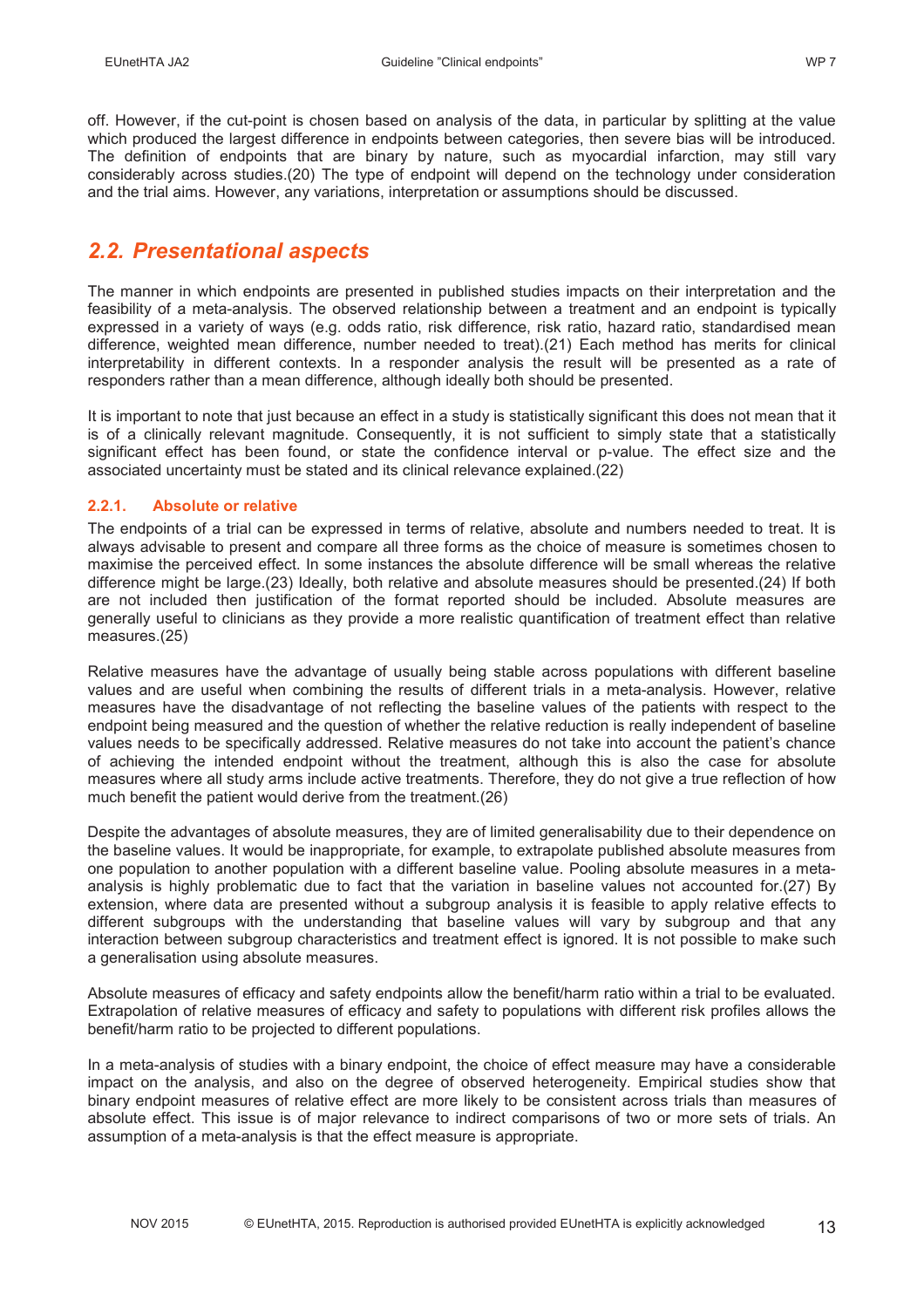#### **2.2.2. Time to event**

Survival analysis measures *if* the endpoint occurred as well as *when* the endpoint occurred. The statistical method of survival analysis (time to event analysis) is not only used to analyse mortality but is also appropriate for other dichotomous endpoints (e.g. myocardial infarction or combined endpoints).

Survival improvement implies a direct clinical benefit to patients. Common survival outcomes include overall survival, disease-free survival, and progression-free survival. Overall survival is the gold standard for demonstrating clinical benefit and as such should be used where possible. Defined as the time from randomisation to death, this endpoint is unambiguous and is not subject to investigator interpretation. In assessing progression-free survival, patients must be evaluated on a regular basis to ensure that the time of progression is measured accurately.

A key issue in survival analysis is censoring – when time to event data is not known or available for all study participants.(28) Different studies may use quite different censoring, rendering their findings incompatible. Data analysis cut-off dates and schedule of assessment have an impact on the probability of observing events related to the time frame. Incomplete reporting has been shown to be a common problem affecting the definition of survival terms and the numbers of patients at risk.

## *2.3. Study level issues*

The use of multiple endpoints can give rise to Type I error whereby the probability of false-positive findings by chance is increased. A single primary endpoint and multiple secondary endpoints should be defined in the study protocol and appropriate adjustment made for multiple testing.(29) In reality there may be multiple primary endpoints. If multiple primary endpoints are included they should be justified (30). There is debate as to whether or not secondary endpoints should even be reported if the effect on the primary endpoint is not significant.(32)

Reported endpoints may not be per protocol – in many instances, studies put forward the endpoint(s) where the most significant effect was observed.(31,36) To reduce reporting bias, where a systematic review is used all relevant endpoints reported in the literature should be included in an assessment.(33) Where a single study is used, all primary and secondary endpoints should be included.

It is important to consider if the baseline value of the endpoint was measured and reported and whether it was used in the analysis. If assessments have been made over time it should be clear whether the endpoints were assessed at fixed points in time or at variable time-points. The intervals between assessments should be similar between treatment arms to avoid information bias. Ideally the patient, investigator and treating physician should all be blinded to treatment for the purposes of endpoint assessment.

Subgroup analysis may be essential where there are potentially large differences in patient characteristics or treatment benefit that may be observed between groups. Subgroups should have been defined *a priori* with plausible reasons for expecting different treatment effects across subgroups. Subgroup analysis can also pose problems for generating false-positive results – if enough subgroups are tested then one will generate a significant treatment effect. Where possible, trials need to be suitably powered for subgroup analysis and this should be taken into account when analysing trial data. Subgroup analyses are often at risk of Type II error, whereby a genuine treatment effect is not detected because the study was underpowered for that analysis.

The number of patients required to achieve a given statistical power for a study is a function both of the risk in the control group and of the hypothesised reduction in the risk due to treatment. Thus, with declining mortality, the required sample size gets larger. One strategy employed is to enrol high-risk patients, allowing the design of trials with a smaller sample size, but the results may not be generalisable. It is also noted that many reports do not detail the nature of the power and sample size calculations or whether they are testing for superiority, inferiority or equivalence which will impact on the ability to detect a statistically significant difference. As such, some trials may misrepresent their results which will impact on the results of a subsequent meta-analysis.

Endpoint measurement is prone to detection bias if adequate blinding has not been used in a study.(34) At least, an individual who is measuring a clinical endpoint should not be aware of which treatment the patient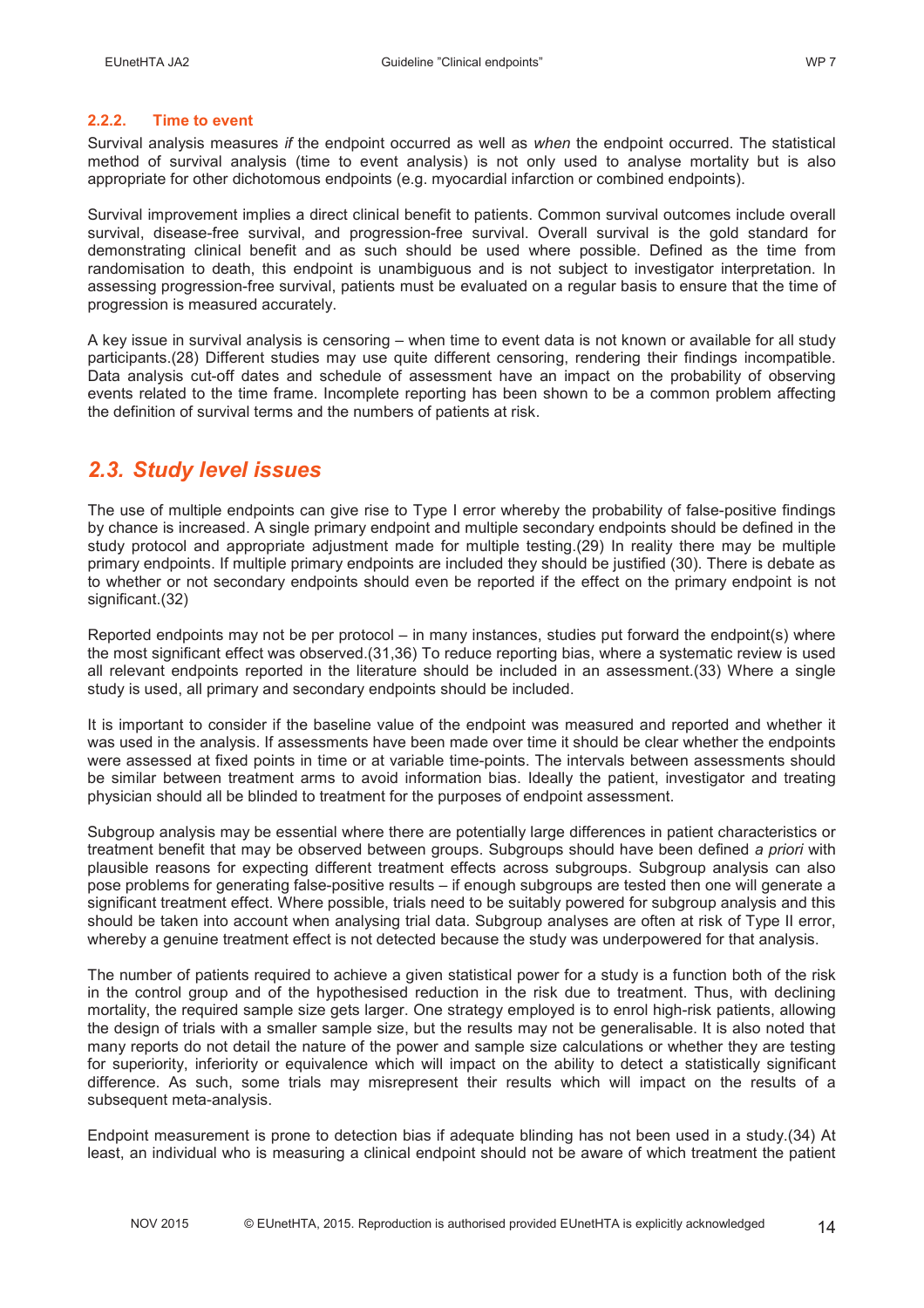has received. Problems with blinding may be partly overcome by the use of an endpoint adjudication committee.

Bias can also be introduced by systematic withdrawals or exclusions from the trial for patients receiving the intervention. In any analysis of endpoint data, it should be clear how missing values were handled as different exclusion or imputation techniques may have implications for bias. If no adjustment for multiple hypothesis testing is made to reduce the risk of spurious findings then an explanation should be given for the non-adjustment.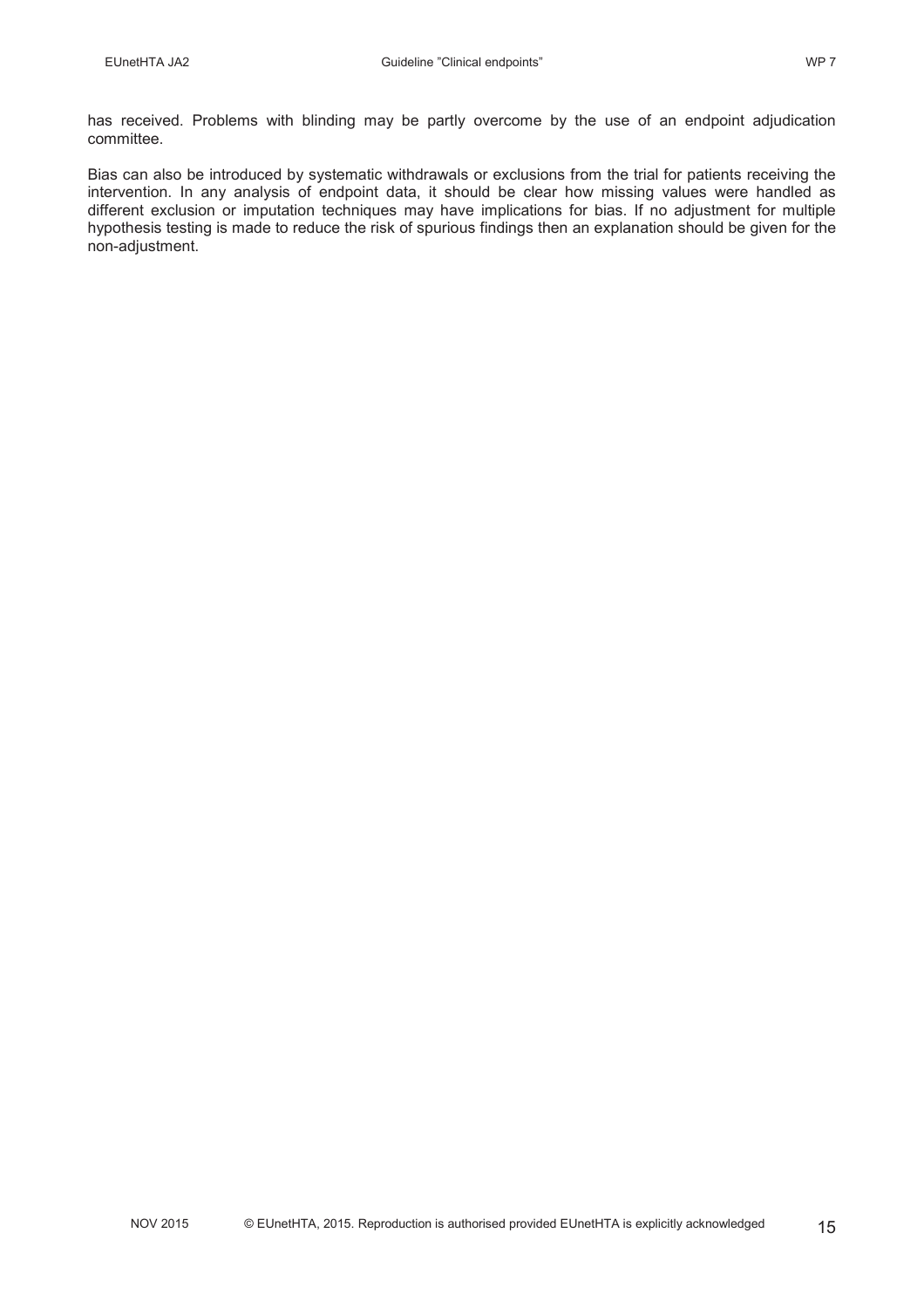# **3. Conclusion**

Clinical endpoints are regarded as a means to measure treatment benefit in terms of how a patient feels, functions or survives. That impact is usually in the form of improved health status (e.g. survival, cure, remission), but it may also be worsening health status (e.g. adverse reactions, hospitalisations, deaths). The endpoints reported should have to be clearly relevant to the disease, condition, complaint or process of interest as well as the aim of treatment. Clinical endpoint should be reproducible and valid. A reproducible endpoint will facilitate comparisons across studies and jurisdictions. A valid endpoint will measure what was intended to be measured. Reports of clinical endpoints should be interpreted in terms of reproducibility, validity, and statistical and clinical relevance. Endpoint evaluation by the patient, investigator or treating physician should ideally be done in a blinded fashion.

Clinical endpoints should be presented in natural units and their interpretation should be unambiguous. The clinical endpoint should be measurable for all or most patients within a reasonable time frame.

Although HRQoL measures constitute clinical endpoints, given the broad definition of what constitutes a clinical endpoint (how a patients feels, functions and/or survives), changes in these measures may be difficult to link to the intervention and they are susceptible to confounding by other factors. Therefore, HRQoL measures are not adequate to be assessed as the primary or the only relevant endpoint for REA; they should be better assessed simultaneously with other morbidity and/or mortality endpoints.

Endpoints should be long-term or final and all-cause mortality is preferred when relevant for the scope of the assessment. Overall survival is the preferred clinical endpoint in survival analysis. If it is not feasible to measure final endpoints, then surrogate or intermediate endpoints may be acceptable provided there is compelling independent evidence of a strong association or correlation of effects on the surrogate or intermediate endpoint with the effect on the final endpoint of interest.

Multiple clinical endpoints can be presented, including adverse effects. The hierarchy of endpoints, when adequate, will depend on the disease itself and the aim of treatment. If a composite is used, then it should be possible to disaggregate to the constituent endpoints. If non-fatal endpoints are included in a composite endpoint, it is important to state whether all non-fatal endpoints were evaluated or just the first one to occur.

Both relative and absolute measures should be presented. Absolute measures are useful to clinicians as they provide a realistic quantification of treatment effect which is meaningful for treatment evaluation and prognosis. However, due to the dependence of absolute measures on baseline risk, relative measures are more generalisable across studies. Where a continuous endpoint is converted to dichotomous, there should be a clear justification for the choice of cut-point.

Depending on the country in which the REA is being assessed, there may be a preference for quality of life measures, irrespective of the disease area, whereas other countries may prefer more disease specific measures in an assessment. In all cases, the clinical endpoints reported should meet the characteristics described here. Above all, the statistical and clinical significance are distinct and both should be made evident.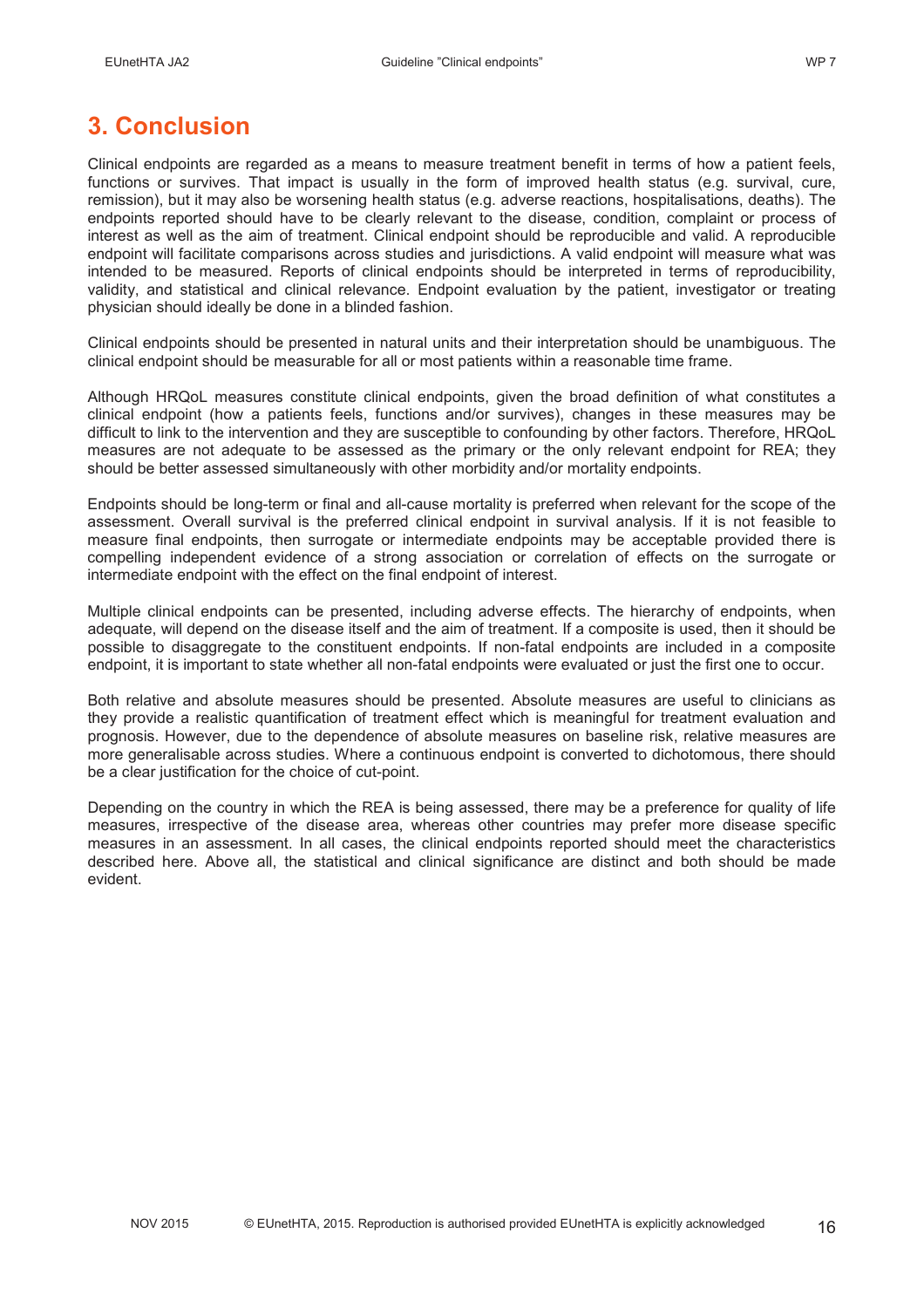## **Annexe 1. Methods of documentation and selection criteria (related to original guideline elaboration in JA1)**

Keywords used for the bibliographic research:

- Technology assessment
- Relative effectiveness
- Comparative effectiveness
- Clinical outcome
- Treatment outcome
- End point
- Composite end point
- Follow-up

## *Sources of information*

Sources with English literature were selected in preference, such as:

#### **Data-bases**

PubMed (www.ncbi.nlm.nih.gov/pubmed/) EBSCOhost (search.epnet.com/)

#### **Websites**

National Guideline Clearinghouse (guideline.gov/) National Institute for Health and Clinical Excellence (www.nice.org.uk/) ISPOR (www.ispor.org/) Pharmaceutical Benefits Advisory Committee (PBAC) (www.health.gov.au/internet/main/publishing.nsf/Content/Pharmaceutical+Ben efits+Advisory+Committee-1) Centre for Reviews and Dissemination, University of York (www.york.ac.uk/inst/crd/)

## **Guidelines, reports, recommendations already available**

European Medicines Agency (www.ema.europa.eu/) U.S. Food and Drug Administration (www.fda.gov/)

#### **Books**

Measuring Patient Outcomes, M.T. Nolan & V. Mock.

#### **Other**

Google (www.google.ie/) and Google Scholar (scholar.google.com/) ScienceDirect (www.sciencedirect.com/) Wiley-Interscience (onlinelibrary.wiley.com/) CADTH/CEDAC (cadth.ca/) Hand searching of references cited in relevant documents Cochrane Database of Systematic Reviews (www.thecochranelibrary.com/view/0/index.html) The Cochrane Collaboration (www.cochrane.org/) The Cochrane Methodology Register (cmr.cochrane.org/)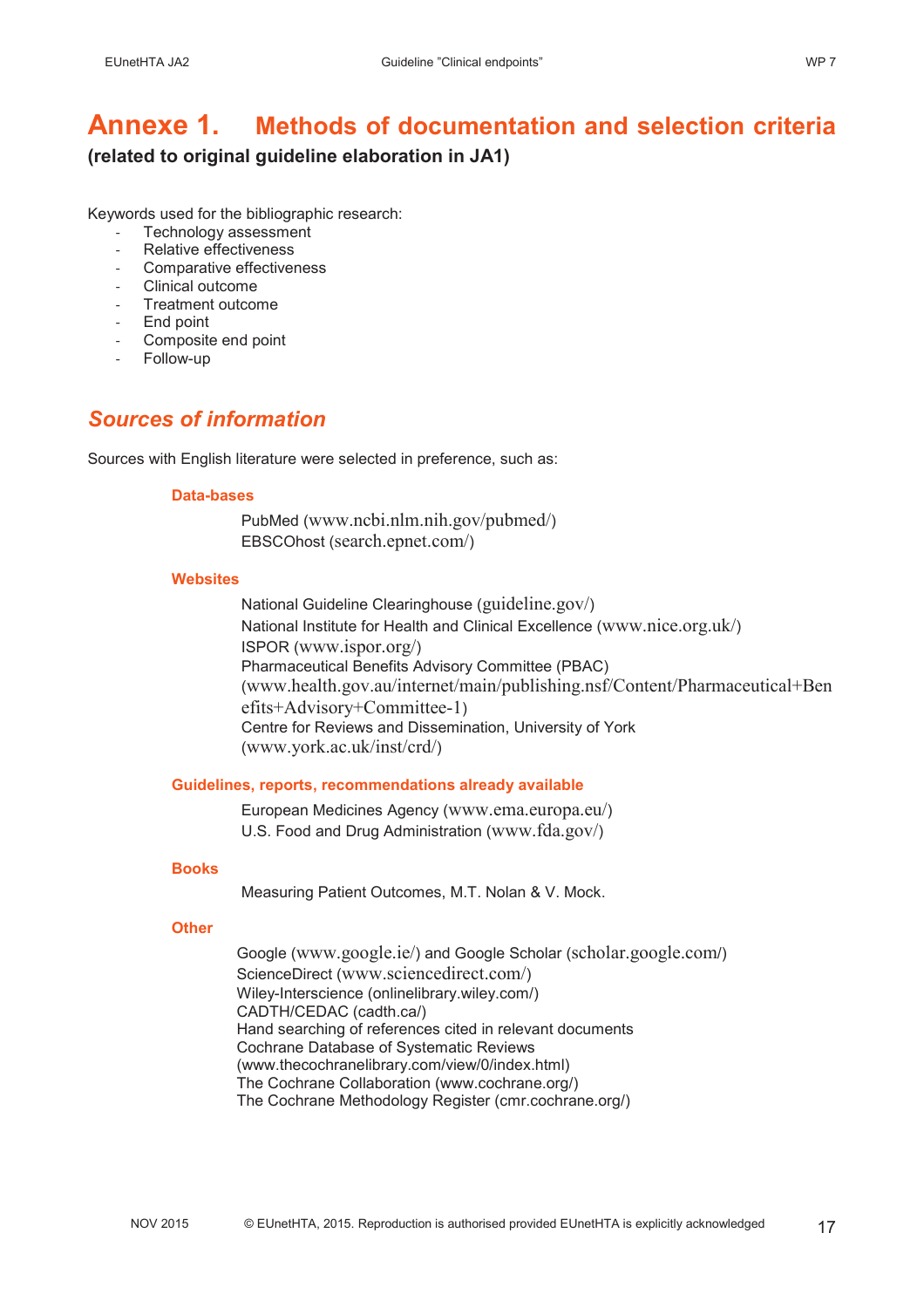## *Bibliographic search strategy*

Where time limits could be specified (e.g. PubMed), the databases were searched for the period 01/01/2000 to 30/06/2010. The searches were restricted to human subjects and the English language.

Database searches used the following search strategy:

#### PubMed

("technology assessment"[Title/Abstract]) OR "relative effectiveness"[Title/Abstract]) OR "comparative effectiveness"[Title/Abstract]) AND ("clinical outcome"[Title/Abstract] OR "treatment outcome"[Title/Abstract] OR "end point"[Title/Abstract] OR "composite end point"[Title/Abstract] OR "follow up"[Title/Abstract])

#### **EBSCO**

(TI "technology assessment" or AB "technology assessment" or TI "relative effectiveness" or AB "relative effectiveness" or TI "comparative effectiveness" or AB "comparative effectiveness") and (TI "clinical outcome" or AB "clinical outcome" or TI "treatment outcome" or AB "treatment outcome" or TI "end point" or AB "end point" or TI "composite end point" or AB "composite end point" or TI "follow up" or AB "follow up")

## *Selection criteria*

Publications were selected as relevant to the current review if clinical endpoints were directly discussed. Discussion could be on the merits of different endpoints or on methodological issues pertaining to the comparison of endpoints. The aim was to obtain publications that give a more general overview rather than providing detailed information specific to a single illness or condition.

In excess of 150 reports, papers and presentations were found by searching Google, Google Scholar and the listed "other" sources. Of these, 56 were found to be directly relevant to endpoints. Due to overlaps in content, only 34 of these articles were used in the final document. The results of the PubMed and EBSCOhost searches were collated to produce a list of 301 articles for consideration. However, none of the articles from the database search provided additional information. To determine if this was due to the choice of search string, a content analysis was undertaken to compare keywords in the relevant articles to those from the database searches. There was a similar distribution of keywords in both groups of articles. Our conclusion is that the subtleties of the research question are such that the construction of a more specific search strategy may not be feasible. We are satisfied that the overall literature search has produced sufficient information to complete the task.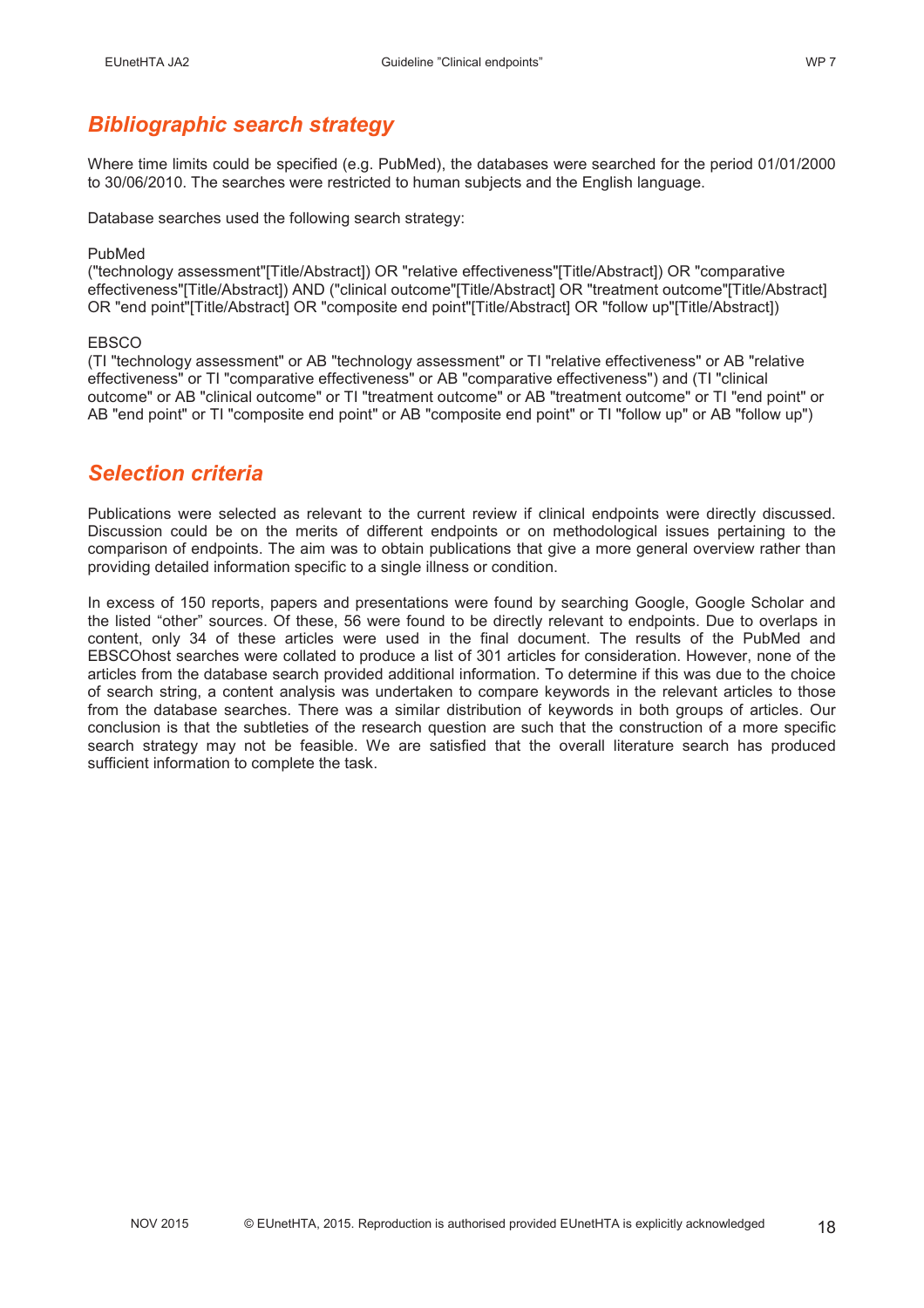# **Annexe 2. Bibliography**

- (1) Biomarkers Definitions Working Group. Biomarkers and surrogate endpoints: preferred definitions and conceptual framework. ClinPharmacolTher 2001; 69 (3): 89-95.
- (2) Zanolla L, Zardini P. Selection of endpoints for heart failure clinical trials. European Journal of Heart Failure 2003 Dec;5(6):717-23.
- (3) Philips Z, Ginnelly L, Sculpher M, Claxton K, Golder S, Riemsma R, et al. Review of guidelines for good practice in decision-analytic modelling in health technology assessment. Health Technology Assessment 2004;8(36).
- (4) Mancia G, Grassi G. Efficacy of antihypertensive treatment: which endpoints should be considered? Nephrol Dial Transplant 2005 Nov 1;20(11):2301-3.
- (5) Berger ML, Mamdani M, Atkins D, Johnson ML. Good Research Practices for Comparative Effectiveness Research: Defining, Reporting and Interpreting Nonrandomized Studies of Treatment Effects Using Secondary Data Sources: The ISPOR Good Research Practices for Retrospective Database Analysis Task Force Report - Part I. Value in Health 2009;12(8):1044-52.
- (6) Clancy CM, Eisenberg JM. Outcomes research: measuring the end results of health care. Science 1998;282(5387):245-6.
- (7) Asmar R, Hosseini H. Endpoints in clinical trials: does evidence only originate from 'hard' or mortality endpoints? Journal of Hypertension 2009;27.
- (8) Zanolla L, Zardini P. Selection of endpoints for heart failure clinical trials. European Journal of Heart Failure 2003 Dec;5(6):717-23.
- (9) Cleemput I, Van Wilder P, Vrijens F, Huybrechts M, Ramaekers D. Guidelines for pharmacoeconomic evaluations in Belgium. Brussels: Health Care Knowledge Centre (KCE); 2008. Report No.: KCE Reports 78C (D/2008/10.273/27).
- (10) Eton DT, Shevrin DH, Beaumont J, Victorson D, Cella D. Constructing a Conceptual Framework of Patient-Reported Outcomes for Metastatic Hormone-Refractory Prostate Cancer. Value in Health 2010;13(5):613-23.
- (11) Wiedermann BL. Should You Settle for a Surrogate? AAP Grand Rounds 2009 Apr 1;21(4):41.
- (12) Roos E, Lohmander LS. The Knee injury and Osteoarthritis Outcome Score (KOOS): from joint injury to osteoarthritis. Health and Quality of Life Outcomes 2003;1(1):64.
- (13) Snapinn SM, Jiang Q. Responder analysis and the assessment of clinically relevant treatment effect. Trials 2007; 8:31.
- (14) Shumway M. Preference Weights for Cost-Outcome Analyses of Schizophrenia Treatments: Comparison of Four Stakeholder Groups. Schizophrenia Bulletin 2003 Jan 1;29(2):257-66.
- (15) Kleist P. Composite Endpoints for Clinical Trials: Current Perspectives. International Journal of Pharmaceutical Medicine21(3).
- (16) Chi GYH. Some issues with composite endpoints in clinical trials. Fundamental & Clinical Pharmacology 2005;19:609-19.
- (17) Lim E, Brown A, Helmy A, Mussa S, Altman DG. Composite Outcomes in Cardiovascular Research: A Survey of Randomized Trials. Annals of Internal Medicine 2008 Nov 4;149(9):612-7.